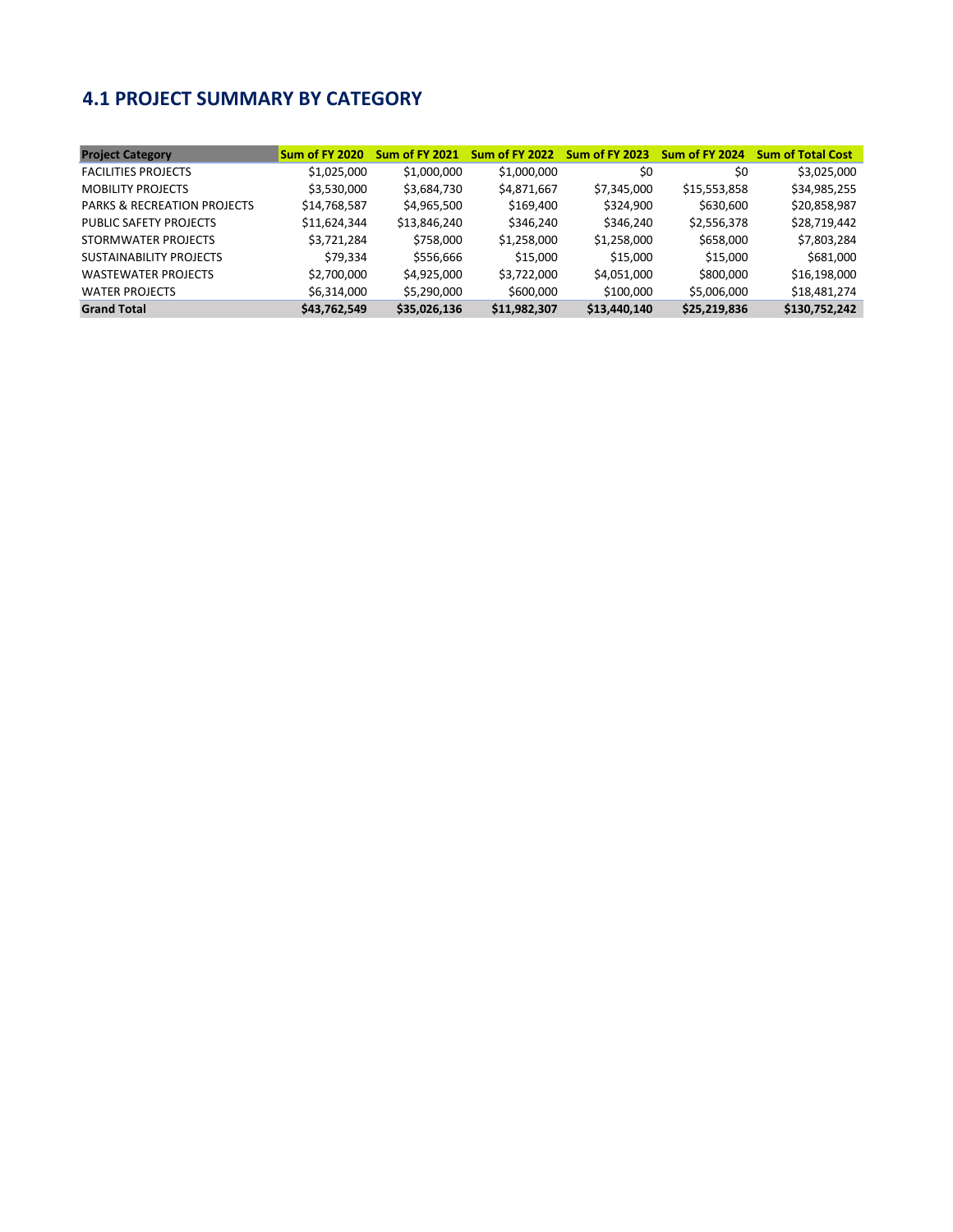# **4.2 FUTURE ANNUAL OPERATING & MAINTENANCE COSTS**

| <b>Project Category</b>                |                  | <b>Sum of Total Cost</b> Sum of Annual Operating Budget Impact |
|----------------------------------------|------------------|----------------------------------------------------------------|
| <b>FACILITIES PROJECTS</b>             | \$3,025,000.00   | \$0.00                                                         |
| <b>MOBILITY PROJECTS</b>               | \$34,985,255.00  | \$15,000.00                                                    |
| <b>PARKS &amp; RECREATION PROJECTS</b> | \$20,858,987.00  | \$0.00                                                         |
| PUBLIC SAFETY PROJECTS                 | \$28,719,441.50  | \$1,553,078.00                                                 |
| STORMWATER PROJECTS                    | \$7,803,284.00   | \$0.00                                                         |
| <b>SUSTAINABILITY PROJECTS</b>         | \$681,000.00     | ( \$299,000.00)                                                |
| <b>WASTEWATER PROJECTS</b>             | \$16,198,000.00  | \$0.00                                                         |
| <b>WATER PROJECTS</b>                  | \$18,481,274.00  | (\$2,620,000.00)                                               |
| <b>Grand Total</b>                     | \$130,752,241.50 | (\$1,350,922.00)                                               |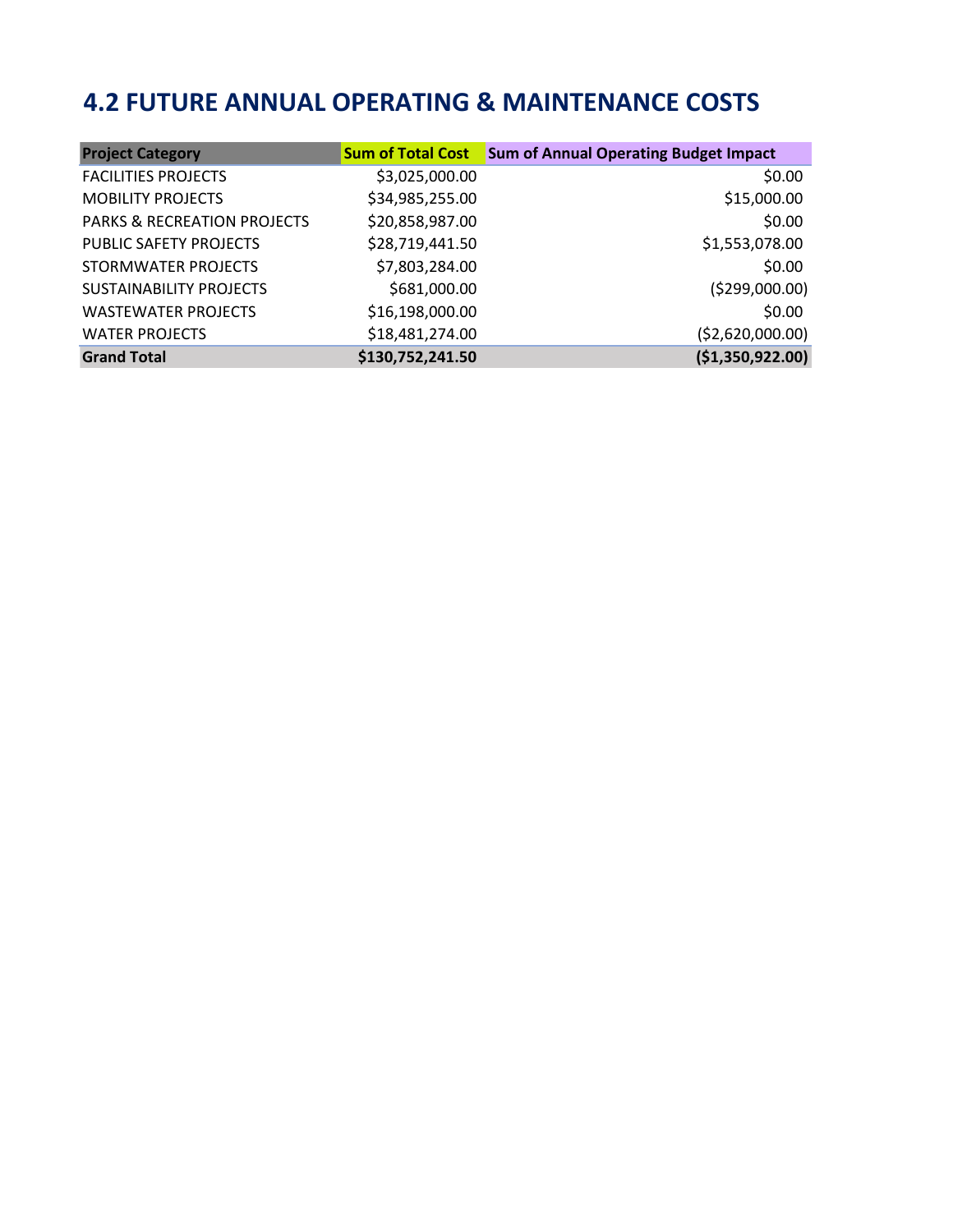## **4.3 LIST OF PROJECTS BY PROJECT CATEGORY**

|                                        |                                                                                              |      |              |              |             |             |              |              | Average of Rank Sum of FY 2020 Sum of FY 2021 Sum of FY 2022 Sum of FY 2023 Sum of FY 2024 Sum of Total Cost Sum of Annual Operating Budget Impact |
|----------------------------------------|----------------------------------------------------------------------------------------------|------|--------------|--------------|-------------|-------------|--------------|--------------|----------------------------------------------------------------------------------------------------------------------------------------------------|
| <b>FACILITIES PROJECTS</b>             |                                                                                              | 1.71 | \$1,025,000  | \$1,000,000  | \$1,000,000 | \$0         | \$0          | \$3,025,000  | \$0                                                                                                                                                |
| <b>Fire Rescue</b>                     |                                                                                              |      |              |              |             |             |              |              |                                                                                                                                                    |
| PS60Paint                              | Fire Station 60 Painting                                                                     | 1.30 | \$25,000     | \$0          | \$0         | \$0         | \$0          | \$25,000     | \$0                                                                                                                                                |
| <b>Public Works</b>                    |                                                                                              |      |              |              |             |             |              |              |                                                                                                                                                    |
| P1602                                  | Public Works New Administration Building Master Plan                                         | 2.11 | \$1,000,000  | \$1,000,000  | \$1,000,000 | \$0         | \$0          | \$3,000,000  | \$0                                                                                                                                                |
| <b>MOBILITY PROJECTS</b>               |                                                                                              |      |              |              |             |             |              |              | \$15,000                                                                                                                                           |
| <b>Development Services</b>            |                                                                                              | 3.93 | \$3,530,000  | \$3,684,730  | \$4,871,667 | \$7,345,000 | \$15,553,858 | \$34,985,255 |                                                                                                                                                    |
| D1901                                  | City-Wide Bus Shelter Improvements                                                           | 3.60 | \$150,000    | \$150,000    | \$150,000   | \$150,000   | \$150,000    | \$750,000    | \$0                                                                                                                                                |
| <b>TAM-001</b>                         | Safe Routes To Schools Hallandale Magnet High School Multiple Locations                      | 3.80 | \$25,000     | \$356,397    | \$0         | \$0         | \$0          | \$381,397    | \$0                                                                                                                                                |
| <b>TAM-002</b>                         | Crosswalks Upgrades                                                                          | 4.40 | \$20,000     | \$20,000     | \$20,000    | \$20,000    | \$20,000     | \$100,000    | \$0                                                                                                                                                |
| TAM-003                                | City-Wide Replacing Existing Damaged Sidewalk                                                | 4.30 | \$80,000     | \$80,000     | \$80,000    | \$80,000    | \$80,000     | \$400,000    | \$0                                                                                                                                                |
| <b>TAM-005</b>                         | South Old Dixie Highway 2-way Conversion Project                                             | 4.10 | \$0          | \$0          | \$0         | \$2,500,000 | \$2,500,000  | \$5,000,000  | \$0                                                                                                                                                |
| <b>TAM-006</b>                         | SE 1st Ave Roadway Repurposing                                                               | 3.80 | \$0          | \$0          | \$0         | \$600,000   | \$600,000    | \$1,200,000  | \$0                                                                                                                                                |
| <b>TAM-007</b>                         | NE 1st Ave Roadway Repurposing Complete Street                                               | 3.80 | \$0          | \$0          | \$0         | \$1,000,000 | \$1,000,000  | \$2,000,000  | \$0                                                                                                                                                |
| <b>TAM-008</b>                         | Diana Drive Extension Project                                                                | 3.30 | \$0          | \$60,000     | \$1,200,000 | \$1,200,000 | \$0          | \$2,460,000  | \$0                                                                                                                                                |
| <b>TAM-009</b>                         | Church Drive Complete Street Project                                                         | 3.70 | \$0          | \$0          | \$900,000   | \$900,000   | \$0          | \$1,800,000  | \$0                                                                                                                                                |
| TAM-010                                | Hallandale Beach Boulevard, US1, Pembroke Road, & A1A Adaptive Traffic Signalization Project | 3.80 | \$0          | \$0          | \$320,000   | \$780,000   | \$2,748,778  | \$3,848,778  | \$0                                                                                                                                                |
| TAM-011                                | NW 3rd Street Complete Street Project                                                        | 3.80 | \$0          | \$0          | \$0         | \$0         | \$3,175,080  | \$3,175,080  | \$0                                                                                                                                                |
| TAM-012                                | NW 3rd Street Extension                                                                      | 4.40 | \$725,000    | \$483,333    | \$566,667   | \$0         | \$0          | \$1,775,000  | \$0                                                                                                                                                |
| TAM-013                                | Old Federal Highway & SE 3rd Street Safety Project                                           | 4.10 | \$500,000    | \$1,000,000  | \$1,000,000 | \$0         | \$0          | \$2,500,000  | \$0                                                                                                                                                |
| TAM-014                                | SE/SW 3rd Street                                                                             | 4.00 | \$205,000    | \$200,000    | \$0         | \$0         | \$0          | \$405,000    | \$0                                                                                                                                                |
| <b>TAM-015</b>                         | SE 4th Street Facility Extension                                                             | 3.30 | \$130,000    | \$130,000    | \$0         | \$0         | \$0          | \$260,000    | \$0                                                                                                                                                |
| TAM-016                                | SE 9th Street FEC Rail Crossing Realignment                                                  | 4.60 | \$700,000    | \$1,000,000  | \$0         | \$0         | \$0          | \$1,700,000  | \$0                                                                                                                                                |
| <b>TAM-017</b>                         | Diplomat Parkway                                                                             | 3.40 | \$0          | \$0          | \$0         | \$45,000    | \$350,000    | \$395,000    | \$0                                                                                                                                                |
| <b>TAM-018</b>                         | County Line Road/ SW 11th St                                                                 | 3.40 | \$0          | \$40,000     | \$160,000   | \$0         | \$0          | \$200,000    | \$0                                                                                                                                                |
| TAM-019                                | Community Bus Fleet Trolley Modernization                                                    | 4.40 | \$720,000    | \$0          | \$0         | \$0         | \$0          | \$720,000    | \$0                                                                                                                                                |
| <b>TAM-020</b>                         | <b>Bus Stops Digital Signage</b>                                                             | 4.40 | \$100,000    | \$65,000     | \$0         | \$0         | \$0          | \$165,000    | \$15,000                                                                                                                                           |
| TAM-021                                | Hallandale Beach Coastal Link Station                                                        | 4.60 | \$0          | \$0          | \$0         | \$70,000    | \$4,930,000  | \$5,000,000  | \$0                                                                                                                                                |
| <b>TAM-022</b>                         | Hallandale Beach & NE 14th Ave Dual Turn Lanes                                               | 4.20 | \$175,000    | \$0          | \$0         | \$0         | \$0          | \$175,000    | \$0                                                                                                                                                |
| TAM-023                                | NE 4th Court Median Opening                                                                  | 3.10 | \$0          | \$100,000    | \$475,000   | \$0         | \$0          | \$575,000    | \$0                                                                                                                                                |
| <b>PARKS &amp; RECREATION PROJECTS</b> |                                                                                              | 3.52 | \$14,768,587 | \$4,965,500  | \$169,400   | \$324,900   | \$630,600    | \$20,858,987 | \$0                                                                                                                                                |
| <b>Parks and Recreation</b>            |                                                                                              |      |              |              |             |             |              |              |                                                                                                                                                    |
| 0                                      | Parks Beach Replacement Items                                                                | 3.50 | \$51,300     | \$0          | \$102,400   | \$57,300    | \$44,000     | \$255,000    | \$0                                                                                                                                                |
|                                        | Parks BF James Park Replacement Items                                                        | 3.70 | \$0          | \$102,000    | \$0         | \$0         | \$65,100     | \$167,100    | \$0                                                                                                                                                |
|                                        | Parks BF James Pool Capital Replacement Items                                                | 3.50 | \$0          | \$7,400      | \$0         | \$0         | \$227,700    | \$235,100    | \$0                                                                                                                                                |
|                                        | Parks City Marina Replacement Items                                                          | 3.20 | \$0          | \$0          | \$0         | \$0         | \$10,000     | \$10,000     | \$0                                                                                                                                                |
|                                        | Parks Cultural Community Center Replacement Items                                            | 3.50 | \$56,500     | \$25,700     | \$7,500     | \$20,500    | \$0          | \$110,200    | \$0                                                                                                                                                |
|                                        | Parks Foster Park and Foster Plaza Capital Replacement Items                                 | 3.70 | \$64,500     | \$32,000     | \$0         | \$205,600   | \$0          | \$302,100    | \$0                                                                                                                                                |
|                                        | Parks Johnson Park Capital Replacement Items                                                 | 3.70 | \$0          | \$43,200     | \$59,500    | \$0         | \$199,800    | \$302,500    | \$0                                                                                                                                                |
|                                        | Parks Maintenance Capital Replacement Items                                                  | 3.70 | \$0          | \$7,000      | \$0         | \$37,000    | \$1,200      | \$45,200     | \$0                                                                                                                                                |
|                                        | Parks Scavo Park Replacement Items                                                           | 3.50 | \$6,500      | \$83,400     | \$0         | \$0         | \$82,800     | \$172,700    | \$0                                                                                                                                                |
|                                        | Parks Sunset Park Replacement Items                                                          | 3.50 | \$0          | \$0          | \$0         | \$4,500     | \$0          | \$4,500      | \$0                                                                                                                                                |
|                                        | Parks City Marina Seawall Repair                                                             | 3.20 | \$50,000     | \$0          | \$0         | \$0         | \$0          | \$50,000     | \$0                                                                                                                                                |
| <b>PA155</b>                           | Parks Historic Sites Replacement Items                                                       | 3.70 | \$25,000     | \$14,800     | \$0         | \$0         | \$0          | \$39,800     | \$0                                                                                                                                                |
| <b>Public Works</b>                    |                                                                                              |      |              |              |             |             |              |              |                                                                                                                                                    |
| PA152                                  | Golden Isles Tennis Center and Golden Isles Park                                             | 3.20 | \$8,099,053  | \$4,650,000  | \$0         | \$0         | \$0          | \$12,749,053 | \$0                                                                                                                                                |
| <b>PA155</b>                           | <b>Historic Village</b>                                                                      | 3.50 | \$435,000    | \$0          | \$0         | \$0         | \$0          | \$435,000    | \$0                                                                                                                                                |
| PA156                                  | Chaves Lake Park                                                                             | 3.70 | \$3,585,734  | \$0          | \$0         | \$0         | \$0          | \$3,585,734  | \$0                                                                                                                                                |
| PA157                                  | Sunrise Park                                                                                 | 3.50 | \$2,395,000  | \$0          | \$0         | \$0         | \$0          | \$2,395,000  | \$0                                                                                                                                                |
| <b>PUBLIC SAFETY PROJECTS</b>          |                                                                                              | 2.78 | \$11,624,344 | \$13,846,240 | \$346,240   | \$346,240   | \$2,556,378  | \$28,719,442 | \$1,553,078                                                                                                                                        |
| <b>Fire Rescue</b>                     |                                                                                              |      |              |              |             |             |              |              |                                                                                                                                                    |
| 0                                      | Roadway Opti Com                                                                             | 3.60 | \$300,000    | \$0          | \$0         | \$0         | \$0          | \$300,000    | \$0                                                                                                                                                |
|                                        | <b>Station Alerting</b>                                                                      | 3.10 | \$300,000    | \$0          | \$0         | \$0         | \$0          | \$300,000    | \$9,600                                                                                                                                            |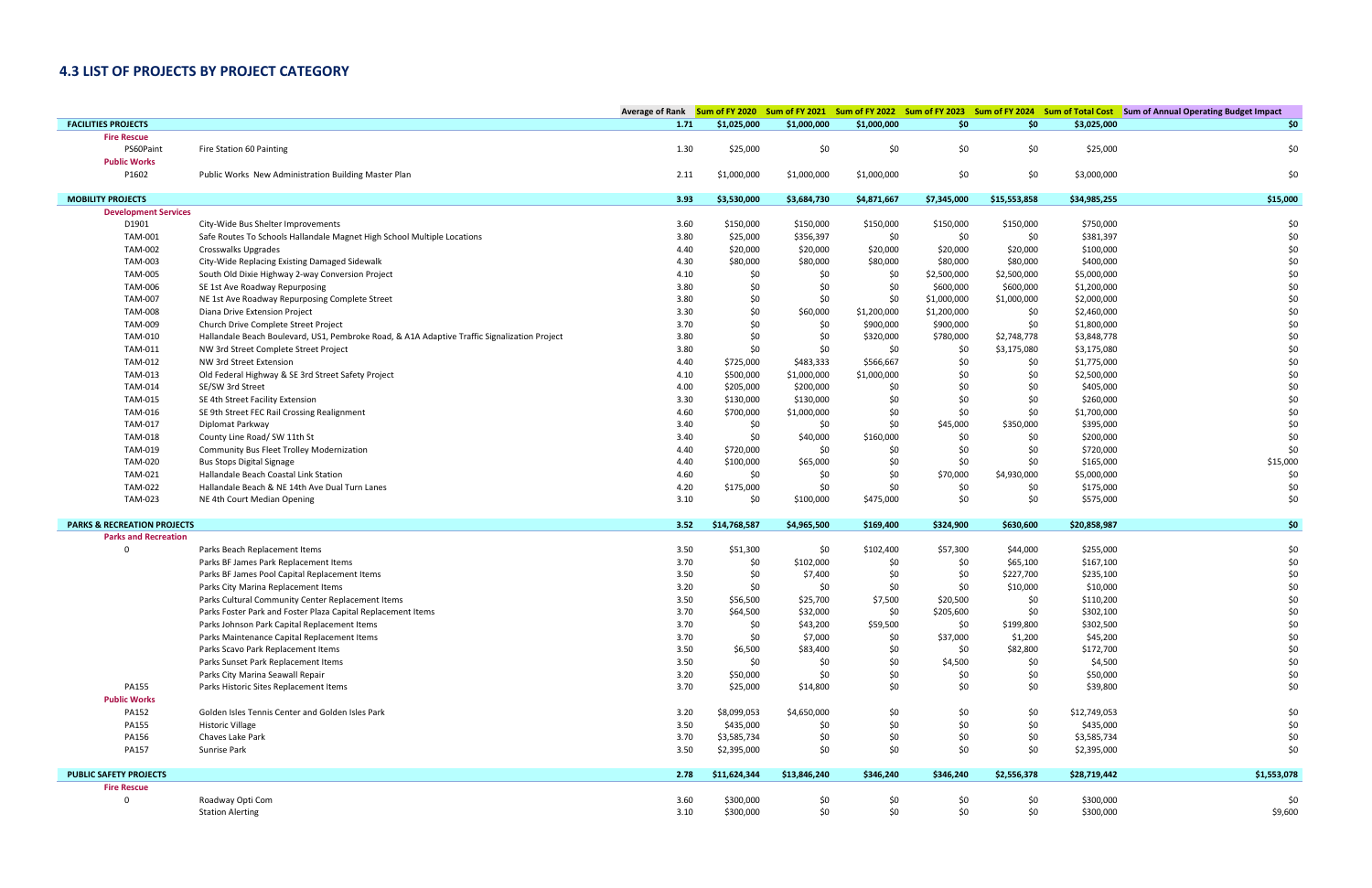## **4.3 LIST OF PROJECTS BY PROJECT CATEGORY**

|                                |                                                                          |      |             |              |             |             |             |              | Average of Rank Sum of FY 2020 Sum of FY 2021 Sum of FY 2022 Sum of FY 2023 Sum of FY 2024 Sum of Total Cost Sum of Annual Operating Budget Impact |
|--------------------------------|--------------------------------------------------------------------------|------|-------------|--------------|-------------|-------------|-------------|--------------|----------------------------------------------------------------------------------------------------------------------------------------------------|
| FS90F<br>PUBLIC<br>Fir         | Personal Protective Equipment Room                                       | 2.70 | \$57,000    | \$0          | \$0         | \$0         | \$0         | \$57,000     | \$57,500                                                                                                                                           |
| N/A                            | Personal Protective Equipment                                            | 2.10 | \$43,200    | \$43,200     | \$43,200    | \$43,200    | \$43,200    | \$216,000    | \$43,000                                                                                                                                           |
| <b>Police</b>                  |                                                                          |      |             |              |             |             |             |              |                                                                                                                                                    |
| DRONE1                         | Police Drone Program                                                     | 2.00 | \$145,803   | \$0          | \$0         | \$0         | \$0         | \$145,803    | \$15,000                                                                                                                                           |
| PDPS1                          | Police Digital Public Safety Program                                     | 3.80 | \$1,301,018 | \$303,040    | \$303,040   | \$303,040   | \$2,513,178 | \$4,723,316  | \$617,978                                                                                                                                          |
| STORAGE1                       | Police Storage                                                           | 1.80 | \$75,000    | \$0          | \$0         | \$0         | \$0         | \$75,000     | \$75,000                                                                                                                                           |
| <b>Police</b>                  |                                                                          |      |             |              |             |             |             |              |                                                                                                                                                    |
| INTEL1                         | Police Intelligence Led Policing Program                                 | 3.80 | \$945,110   | \$0          | \$0         | \$0         | \$0         | \$945,110    | \$735,000                                                                                                                                          |
| <b>Public Works</b>            |                                                                          |      |             |              |             |             |             |              |                                                                                                                                                    |
| $\Omega$                       | Golden Isles Utility Undergrounding                                      | 1.56 | \$539,750   | \$10,000,000 | \$0         | \$0         | \$0         | \$10,539,750 | \$0                                                                                                                                                |
|                                | Plant Site Lighting, Security and Signage Improvements                   | 4.00 | \$497,000   | \$0          | \$0         | \$0         | \$0         | \$497,000    | \$0                                                                                                                                                |
| 14412                          | Diana Drive Roadway & Drainage Improvements Project                      | 3.67 | \$1,800,000 | \$0          | \$0         | \$0         | \$0         | \$1,800,000  | \$0                                                                                                                                                |
| DECO1                          | <b>GISND - Decorative Signage</b>                                        | 2.10 | \$150,000   | \$0          | \$0         | \$0         | \$0         | \$150,000    | \$0                                                                                                                                                |
| P1601                          | <b>Atlantic Shores Boulevard</b>                                         | 2.00 | \$3,500,000 | \$3,500,000  | \$0         | \$0         | \$0         | \$7,000,000  | \$0                                                                                                                                                |
| TRAF1                          | TISND - District Entrance Improvements and Traffic Calming Project       | 3.40 | \$1,970,463 | \$0          | \$0         | \$0         | \$0         | \$1,970,463  | \$0                                                                                                                                                |
| <b>STORMWATER PROJECTS</b>     |                                                                          | 4.19 | \$3,721,284 | \$758,000    | \$1,258,000 | \$1,258,000 | \$658,000   | \$7,803,284  | \$0                                                                                                                                                |
| <b>Public Works</b>            |                                                                          |      |             |              |             |             |             |              |                                                                                                                                                    |
| $\Omega$                       | Large Diameter Stormwater Pipe Replacement / New Installation / Cleaning | 4.00 | \$200,000   | \$100,000    | \$100,000   | \$100,000   | \$0         | \$500,000    | \$0                                                                                                                                                |
|                                | Retention Pond Dredging and Banks Stabilization                          | 4.00 | \$0         | \$0          | \$500,000   | \$500,000   | \$500,000   | \$1,500,000  | \$0                                                                                                                                                |
|                                | SE 14th Ave. Canal - Mangrove Trimming and Cleaning                      | 4.00 | \$200,000   | \$0          | \$0         | \$0         | \$0         | \$200,000    | \$0                                                                                                                                                |
|                                | Shaffer Canal Dredging and Banks Stabilization                           | 4.00 | \$500,000   | \$500,000    | \$500,000   | \$500,000   | \$0         | \$2,000,000  | \$0                                                                                                                                                |
| CDBG                           | 5 year CIP- Community Development Block Grant Public Works Improvements  | 3.44 | \$158,000   | \$158,000    | \$158,000   | \$158,000   | \$158,000   | \$790,000    | \$0                                                                                                                                                |
| P1610                          | SW Drainage Improvements                                                 | 5.00 | \$2,663,284 | \$0          | \$0         | \$0         | \$0         | \$2,663,284  | \$0                                                                                                                                                |
| P1909                          | StormWater wet well Screens                                              | 4.80 | \$0         | \$0          | \$0         | \$0         | \$0         | \$150,000    | \$0                                                                                                                                                |
|                                |                                                                          |      |             |              |             |             |             |              |                                                                                                                                                    |
| <b>SUSTAINABILITY PROJECTS</b> |                                                                          | 2.87 | \$79,334    | \$556,666    | \$15,000    | \$15,000    | \$15,000    | \$681,000    | ( \$299,000)                                                                                                                                       |
| <b>Public Works</b>            |                                                                          |      |             |              |             |             |             |              |                                                                                                                                                    |
| P1905                          | <b>Expanded Water Re-Use</b>                                             | 2.80 | \$0         | \$443,000    | \$0         | \$0         | \$0         | \$443,000    | ( \$148,000)                                                                                                                                       |
| P1906                          | LED Streetlights                                                         | 3.10 | \$64,334    | \$98,666     | \$0         | \$0         | \$0         | \$163,000    | (578,000)                                                                                                                                          |
| P2014                          | <b>Irrigation Efficiency</b>                                             | 2.70 | \$15,000    | \$15,000     | \$15,000    | \$15,000    | \$15,000    | \$75,000     | ( \$73,000)                                                                                                                                        |
| <b>WASTEWATER PROJECTS</b>     |                                                                          | 4.37 | \$2,700,000 | \$4,925,000  | \$3,722,000 | \$4,051,000 | \$800,000   | \$16,198,000 | \$0                                                                                                                                                |
| <b>Public Works</b>            |                                                                          |      |             |              |             |             |             |              |                                                                                                                                                    |
| $\Omega$                       | 5 year CIP-Gravity Line Upgrades                                         | 4.22 | \$0         | \$225,000    | \$225,000   | \$0         | \$0         | \$450,000    | \$0                                                                                                                                                |
|                                | 5 year CIP-Sewer Lift Station Upgrades( Lift Station #1-15)              | 4.44 | \$1,000,000 | \$3,000,000  | \$1,797,000 | \$1,921,000 | \$0         | \$7,718,000  | \$0                                                                                                                                                |
|                                | Sewer Pipes Rehabilitation                                               | 4.00 | \$700,000   | \$700,000    | \$700,000   | \$700,000   | \$800,000   | \$3,600,000  | \$0                                                                                                                                                |
|                                | 5 year CIP-Sewer Force Main Upgrades                                     | 4.22 | \$1,000,000 | \$1,000,000  | \$1,000,000 | \$1,430,000 | \$0         | \$4,430,000  | \$0                                                                                                                                                |
| P1714                          | Lift Station Rehabilitation (Lift Station #8)                            | 4.67 | \$0         | \$0          | \$0         | \$0         | \$0         | \$0          | \$0                                                                                                                                                |
| <b>WATER PROJECTS</b>          |                                                                          | 4.12 | \$6,314,000 | \$5,290,000  | \$600,000   | \$100,000   | \$5,006,000 | \$18,481,274 | ( \$2,620,000)                                                                                                                                     |
| <b>Public Works</b>            |                                                                          |      |             |              |             |             |             |              |                                                                                                                                                    |
| $\Omega$                       | WTP Rehabilitation of Lime Plant Softening Units                         | 4.22 | \$90,000    | \$90,000     | \$0         | \$0         | \$0         | \$180,000    | \$0                                                                                                                                                |
|                                | Degasifier Packing Media Replacement                                     | 4.00 | \$125,000   | \$0          | \$0         | \$0         | \$0         | \$125,000    | \$0                                                                                                                                                |
|                                | Membrane Plant and Generator Building A/C Units                          | 4.30 | \$56,000    | \$0          | \$0         | \$0         | \$0         | \$56,000     | \$0                                                                                                                                                |
|                                | Menbrane Skid No.3                                                       | 4.00 | \$0         | \$0          | \$0         | $$0$$       | \$5,006,000 | \$5,006,000  | \$0                                                                                                                                                |
|                                | <b>Water Distribution Upgrades</b>                                       | 4.20 | \$500,000   | \$500,000    | \$500,000   | \$0         | \$0         | \$1,500,000  | \$0                                                                                                                                                |
|                                | <b>Water Main Insertion Valves</b>                                       | 3.11 | \$100,000   | \$100,000    | \$100,000   | \$100,000   | \$0         | \$400,000    | \$0                                                                                                                                                |
|                                | <b>WTP Security Risk</b>                                                 | 4.00 | \$266,000   | \$0          | \$0         | \$0         | \$0         | \$266,000    | \$0                                                                                                                                                |
|                                | Nano Filtration Membrane Replacement                                     | 4.00 | \$677,000   | \$0          | \$0         | \$0         | \$0         | \$677,000    | \$0                                                                                                                                                |
|                                | Alternative Water Supply - Phase 1 - C51 Canal                           | 3.56 | \$0         | \$4,600,000  | \$0         | \$0         | \$0         | \$4,600,000  | \$0                                                                                                                                                |
| P1606                          | High Service Pumps and Transfers Pumps Improvements                      | 4.22 | \$3,000,000 | \$0          | \$0         | \$0         | \$0         | \$3,000,000  | ( \$2,620,000)                                                                                                                                     |
| P1705                          | Foster Road Water Main                                                   | 4.33 | \$1,500,000 | \$0          | \$0         | \$0         | \$0         | \$1,500,000  | \$0                                                                                                                                                |
| P1907                          | Raw Water Well #9 (Work authorization #30)                               | 4.80 | \$0         | \$0          | \$0         | \$0         | \$0         | \$1,000,000  | \$0                                                                                                                                                |
| P1908                          | Raw Water Well #9 Pipeline (CCNA CGA)                                    | 4.80 | \$0         | \$0          | \$0         | \$0         | \$0         | \$171,274    | \$0                                                                                                                                                |
|                                |                                                                          |      |             |              |             |             |             |              |                                                                                                                                                    |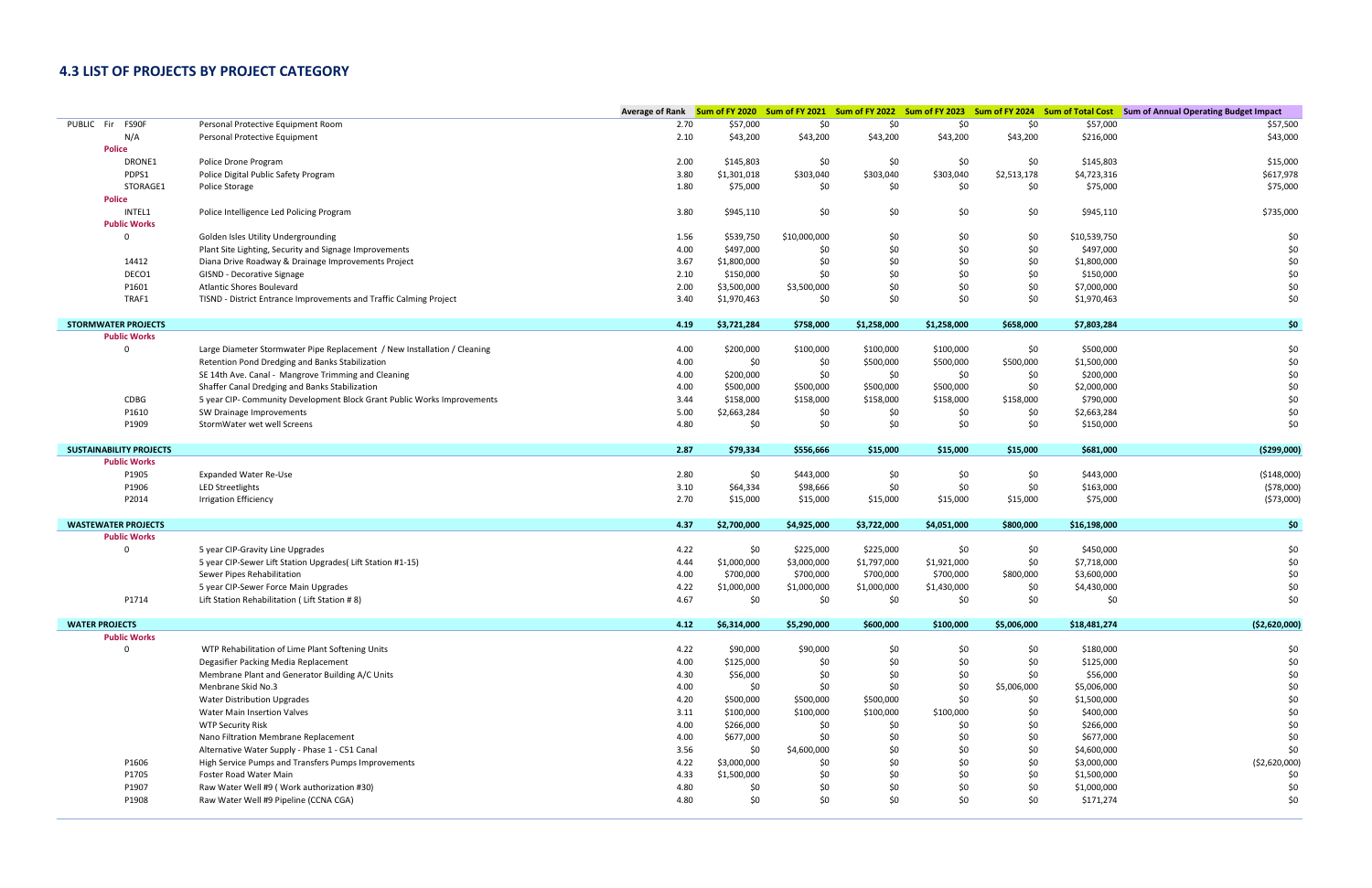## **4.3 LIST OF PROJECTS BY PROJECT CATEGORY**

|                    |  |  |  |                                                                                            | Average of Rank Sum of FY 2020 Sum of FY 2021 Sum of FY 2022 Sum of FY 2023 Sum of FY 2024 Sum of Total Cost Sum of Annual Operating Budget Impact |
|--------------------|--|--|--|--------------------------------------------------------------------------------------------|----------------------------------------------------------------------------------------------------------------------------------------------------|
| <b>Grand Total</b> |  |  |  | 3.63  \$43,762,549  \$35,026,136  \$11,982,307  \$13,440,140  \$25,219,836   \$130,752,242 | ( \$1,350,922)                                                                                                                                     |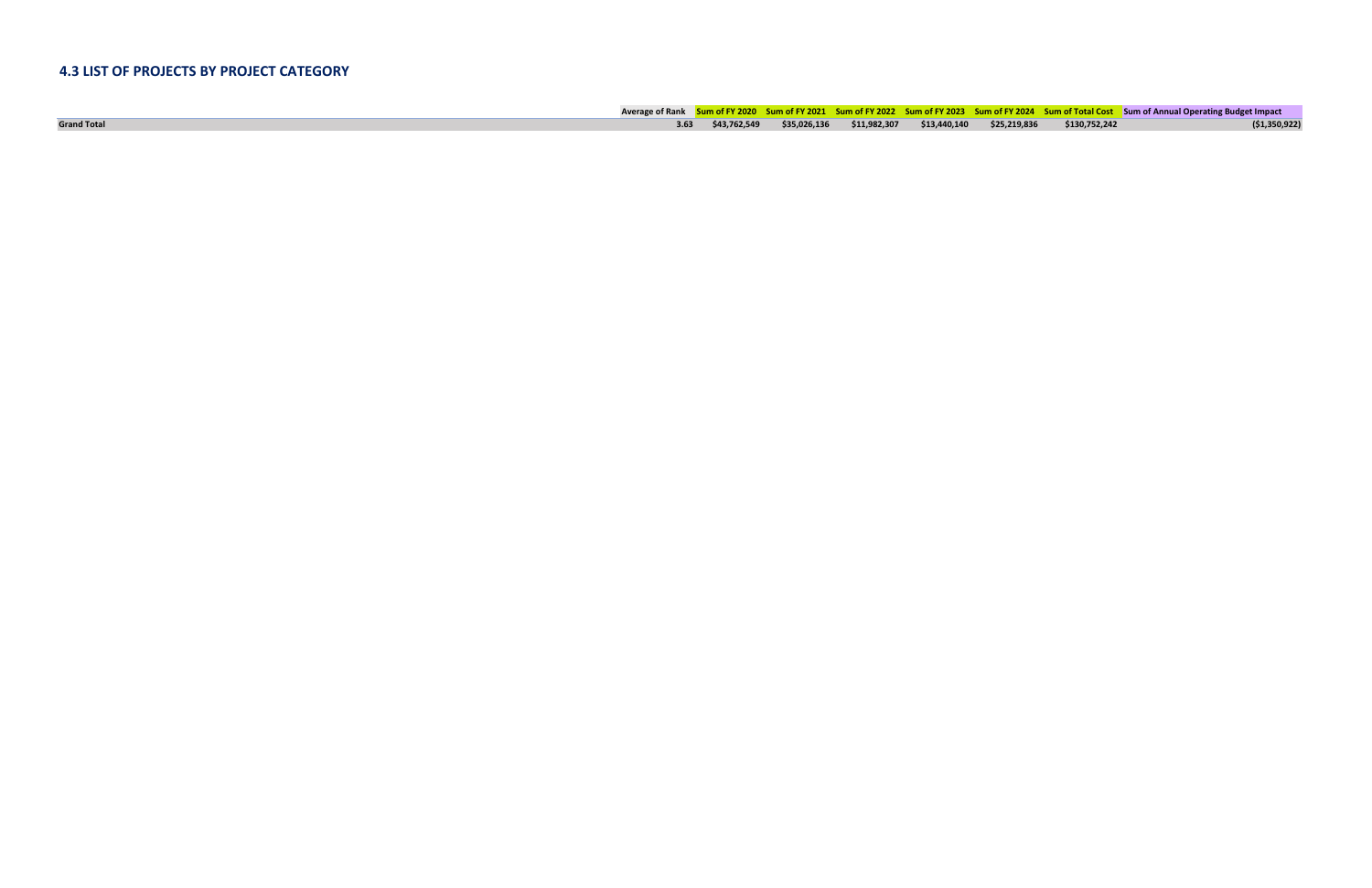## **4.4 PROJECTS SUMMARY BY FUNDING SOURCE**

| <b>Funding Source</b>                         | Sum of FY 2020 | <b>Sum of FY 2021</b> | <b>Sum of FY 2022</b> | <b>Sum of FY 2023</b> | Sum of FY 2024 | <b>Sum of Total Cost</b> |
|-----------------------------------------------|----------------|-----------------------|-----------------------|-----------------------|----------------|--------------------------|
| Community Redevelopment Agency (130)          | \$2,500,000    | \$0                   | \$0                   | \$0                   | \$0            | \$2,500,000              |
| Contributions- Cultural Center Trust (347)    | \$56,500       | \$25,700              | \$7,500               | \$20,500              | \$0            | \$110,200                |
| Contributions-Development Agreement (347)     | \$1,875,000    | \$4,133,333           | \$716,667             | \$150,000             | \$150,000      | \$7,025,000              |
| Fire Assessment Fund (810)                    | \$100,200      | \$43,200              | \$43,200              | \$43,200              | \$43,200       | \$273,000                |
| General Fund (001)                            | \$1,823,318    | \$592,840             | \$464,940             | \$607,440             | \$3,143,778    | \$6,632,316              |
| Grants Fund (150)                             | \$108,000      | \$108,000             | \$108,000             | \$108,000             | \$108,000      | \$540,000                |
| Impact Fee-Water and Sewer (491)              | \$0            | \$0                   | \$0                   | \$0                   | \$0            | \$0                      |
| Parks General Olbigation (GO) Bond Fund (302) | \$14,514,787   | \$4,650,000           | \$0                   | \$0                   | \$0            | \$19,164,787             |
| Safe Neighborhood-Three Islands Fund          | \$1,970,463    | \$0                   | \$0                   | \$0                   | \$0            | \$1,970,463              |
| Stormwater Fund (440)                         | \$3,113,284    | \$150,000             | \$650,000             | \$650,000             | \$550,000      | \$5,113,284              |
| Tansportation Fund (160)                      | \$1,889,334    | \$455,063             | \$0                   | \$0                   | \$0            | \$2,344,397              |
| Unfunded                                      | \$4,592,913    | \$2,695,000           | \$4,155,000           | \$7,195,000           | \$15,403,858   | \$34,041,771             |
| Utilities: Water and Sewer Fund (490)         | \$10,529,000   | \$12,173,000          | \$5,837,000           | \$4,666,000           | \$5,821,000    | \$40,197,274             |
| Safe Neighborhood- Golden Isles Fund          | \$689,750      | \$10,000,000          | \$0                   | \$0                   | \$0            | \$10,689,750             |
| Stormwater (440)                              | \$0            | \$0                   | \$0                   | \$0                   | \$0            | \$150,000                |
| <b>Grand Total</b>                            | \$43,762,549   | \$35,026,136          | \$11,982,307          | \$13,440,140          | \$25,219,836   | \$130,752,242            |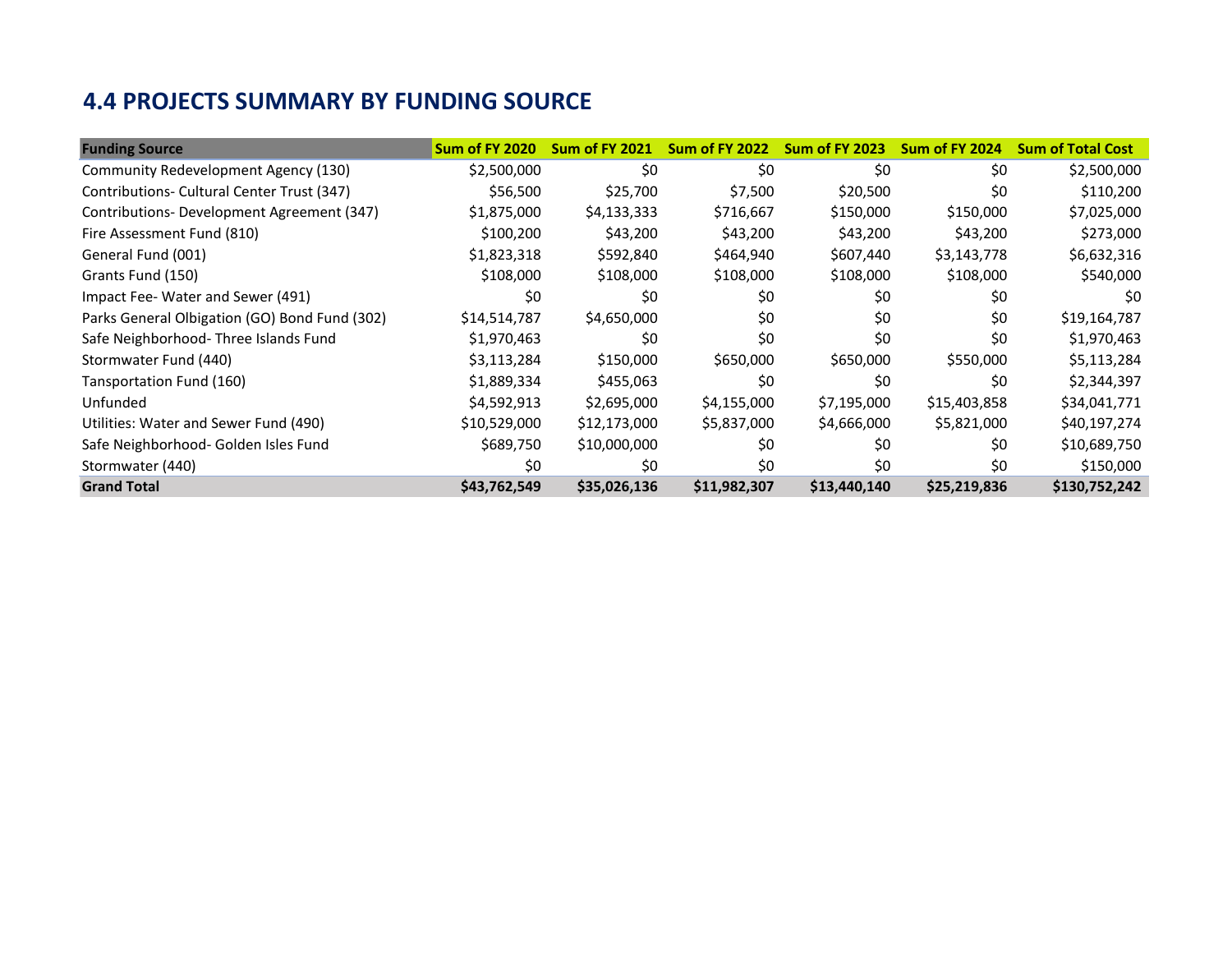## **4.5 LIST OF PROJECTS BY FUNDING SOURCE**

|                                                   |                                                                         |              |                        |                        |                        |                  |                  |                          | Average of Rank Sum of FY 2020 Sum of FY 2021 Sum of FY 2022 Sum of FY 2023 Sum of FY 2024 Sum of Total Cost Sum of Annual Operating Budget Impact |
|---------------------------------------------------|-------------------------------------------------------------------------|--------------|------------------------|------------------------|------------------------|------------------|------------------|--------------------------|----------------------------------------------------------------------------------------------------------------------------------------------------|
| <b>Community Redevelopment Agency (130)</b>       |                                                                         | 2.00         | \$2,500,000            | \$0                    | \$0                    | \$0              | \$0              | \$2,500,000              | \$0.00                                                                                                                                             |
| <b>PUBLIC SAFETY PROJECTS</b>                     |                                                                         | 2.00         | \$2,500,000            | \$0                    | \$0                    | \$0              | \$0              | \$2,500,000              | \$0.00                                                                                                                                             |
| P1601                                             | <b>Atlantic Shores Boulevard</b>                                        | 2.00         | \$2,500,000            | \$0                    | \$0                    | \$0              | \$0              | \$2,500,000              | \$0.00                                                                                                                                             |
|                                                   |                                                                         |              |                        |                        |                        |                  |                  |                          |                                                                                                                                                    |
| <b>Contributions- Cultural Center Trust (347)</b> |                                                                         | 3.50         | \$56,500               | \$25,700               | \$7,500                | \$20,500         | \$0              | \$110,200                | \$0.00                                                                                                                                             |
| <b>PARKS &amp; RECREATION PROJECTS</b>            |                                                                         | 3.50         | \$56,500               | \$25,700               | \$7,500                | \$20,500         | \$0              | \$110,200                | \$0.00                                                                                                                                             |
| 0                                                 | Parks Cultural Community Center Replacement Items                       | 3.50         | \$56,500               | \$25,700               | \$7,500                | \$20,500         | \$0              | \$110,200                | \$0.00                                                                                                                                             |
|                                                   |                                                                         |              |                        |                        |                        |                  |                  |                          |                                                                                                                                                    |
| <b>Contributions- Development Agreement (347)</b> |                                                                         | 3.73         | \$1,875,000            | \$4,133,333            | \$716,667              | \$150,000        | \$150,000        | \$7,025,000              | \$0.00                                                                                                                                             |
| <b>MOBILITY PROJECTS</b><br>D1901                 | City-Wide Bus Shelter Improvements                                      | 4.00<br>3.60 | \$875,000<br>\$150,000 | \$633,333              | \$716,667              | \$150,000        | \$150,000        | \$2,525,000              | \$0.00<br>\$0.00                                                                                                                                   |
| TAM-012                                           | NW 3rd Street Extension                                                 | 4.40         | \$725,000              | \$150,000<br>\$483,333 | \$150,000<br>\$566,667 | \$150,000<br>\$0 | \$150,000<br>\$0 | \$750,000<br>\$1,775,000 | \$0.00                                                                                                                                             |
| <b>PUBLIC SAFETY PROJECTS</b>                     |                                                                         | 2.84         | \$1,000,000            | \$3,500,000            | \$0                    | \$0              | \$0              | \$4,500,000              | \$0.00                                                                                                                                             |
| 14412                                             | Diana Drive Roadway & Drainage Improvements Project                     | 3.67         | \$0                    | \$0                    | \$0                    | \$0              | \$0              | \$0                      | \$0.00                                                                                                                                             |
| P1601                                             | <b>Atlantic Shores Boulevard</b>                                        | 2.00         | \$1,000,000            | \$3,500,000            | \$0                    | \$0              | \$0              | \$4,500,000              | \$0.00                                                                                                                                             |
| <b>STORMWATER PROJECTS</b>                        |                                                                         | 5.00         | \$0                    | \$0                    | \$0                    | \$0              | \$0              | \$0                      | \$0.00                                                                                                                                             |
| P1610                                             | SW Drainage Improvements                                                | 5.00         | \$0                    | \$0                    | \$0                    | \$0              | \$0              | \$0                      | \$0.00                                                                                                                                             |
|                                                   |                                                                         |              |                        |                        |                        |                  |                  |                          |                                                                                                                                                    |
| Fire Assessment Fund (810)                        |                                                                         | 2.40         | \$100,200              | \$43,200               | \$43,200               | \$43,200         | \$43,200         | \$273,000                | \$100,500.00                                                                                                                                       |
| <b>PUBLIC SAFETY PROJECTS</b>                     |                                                                         | 2.40         | \$100,200              | \$43,200               | \$43,200               | \$43,200         | \$43,200         | \$273,000                | \$100,500.00                                                                                                                                       |
| FS90F                                             | Personal Protective Equipment Room                                      | 2.70         | \$57,000               | \$0                    | \$0                    | \$0              | \$0              | \$57,000                 | \$57,500.00                                                                                                                                        |
| N/A                                               | Personal Protective Equipment                                           | 2.10         | \$43,200               | \$43,200               | \$43,200               | \$43,200         | \$43,200         | \$216,000                | \$43,000.00                                                                                                                                        |
|                                                   |                                                                         |              |                        |                        |                        |                  |                  |                          |                                                                                                                                                    |
| <b>General Fund (001)</b>                         |                                                                         | 3.36         | \$1,823,318            | \$592,840              | \$464,940              | \$607,440        | \$3,143,778      | \$6,632,316              | \$627,578.00                                                                                                                                       |
| <b>FACILITIES PROJECTS</b>                        |                                                                         | 1.30         | \$25,000               | \$0                    | \$0                    | \$0              | \$0              | \$25,000                 | \$0.00                                                                                                                                             |
| PS60Paint                                         | Fire Station 60 Painting                                                | 1.30         | \$25,000               | \$0                    | \$0                    | \$0              | \$0              | \$25,000                 | \$0.00                                                                                                                                             |
| <b>PARKS &amp; RECREATION PROJECTS</b>            |                                                                         | 3.54         | \$197,300              | \$289,800              | \$161,900              | \$304,400        | \$630,600        | \$1,584,000              | \$0.00                                                                                                                                             |
| $\mathbf 0$                                       | Parks Beach Replacement Items                                           | 3.50         | \$51,300               | \$0                    | \$102,400              | \$57,300         | \$44,000         | \$255,000                | \$0.00                                                                                                                                             |
|                                                   | Parks BF James Park Replacement Items                                   | 3.70         | \$0                    | \$102,000              | \$0                    | \$0              | \$65,100         | \$167,100                | \$0.00                                                                                                                                             |
|                                                   | Parks BF James Pool Capital Replacement Items                           | 3.50         | \$0                    | \$7,400                | \$0                    | \$0              | \$227,700        | \$235,100                | \$0.00                                                                                                                                             |
|                                                   | Parks City Marina Replacement Items                                     | 3.20         | \$0                    | \$0                    | \$0                    | \$0              | \$10,000         | \$10,000                 | \$0.00                                                                                                                                             |
|                                                   | Parks Foster Park and Foster Plaza Capital Replacement Items            | 3.70         | \$64,500               | \$32,000               | \$0                    | \$205,600        | \$0              | \$302,100                | \$0.00                                                                                                                                             |
|                                                   | Parks Johnson Park Capital Replacement Items                            | 3.70         | \$0                    | \$43,200               | \$59,500               | \$0              | \$199,800        | \$302,500                | \$0.00                                                                                                                                             |
|                                                   | Parks Maintenance Capital Replacement Items                             | 3.70         | \$0                    | \$7,000                | \$0                    | \$37,000         | \$1,200          | \$45,200                 | \$0.00                                                                                                                                             |
|                                                   | Parks Scavo Park Replacement Items                                      | 3.50         | \$6,500                | \$83,400               | \$0                    | \$0              | \$82,800         | \$172,700                | \$0.00                                                                                                                                             |
|                                                   | Parks Sunset Park Replacement Items                                     | 3.50         | \$0                    | \$0                    | \$0                    | \$4,500          | \$0              | \$4,500                  | \$0.00                                                                                                                                             |
|                                                   | Parks City Marina Seawall Repair                                        | 3.20         | \$50,000               | \$0                    | \$0                    | \$0              | \$0              | \$50,000                 | \$0.00                                                                                                                                             |
| <b>PA155</b>                                      | Parks Historic Sites Replacement Items                                  | 3.70         | \$25,000               | \$14,800               | \$0                    | \$0              | \$0              | \$39,800                 | \$0.00                                                                                                                                             |
| <b>PUBLIC SAFETY PROJECTS</b><br>$\mathbf 0$      |                                                                         | 3.45         | \$1,601,018            | \$303,040              | \$303,040              | \$303,040        | \$2,513,178      | \$5,023,316              | \$627,578.00                                                                                                                                       |
| PDPS1                                             | <b>Station Alerting</b>                                                 | 3.10<br>3.80 | \$300,000              | \$0                    | \$0                    | \$0              | \$0              | \$300,000                | \$9,600.00<br>\$617,978.00                                                                                                                         |
|                                                   | Police Digital Public Safety Program                                    |              | \$1,301,018            | \$303,040              | \$303,040              | \$303,040        | \$2,513,178      | \$4,723,316              |                                                                                                                                                    |
| <b>Grants Fund (150)</b>                          |                                                                         | 3.44         | \$108,000              | \$108,000              | \$108,000              | \$108,000        | \$108,000        | \$540,000                | \$0.00                                                                                                                                             |
| <b>STORMWATER PROJECTS</b>                        |                                                                         | 3.44         | \$108,000              | \$108,000              | \$108,000              | \$108,000        | \$108,000        | \$540,000                | \$0.00                                                                                                                                             |
| CDBG                                              | 5 year CIP- Community Development Block Grant Public Works Improvements | 3.44         | \$108,000              | \$108,000              | \$108,000              | \$108,000        | \$108,000        | \$540,000                | \$0.00                                                                                                                                             |
|                                                   |                                                                         |              |                        |                        |                        |                  |                  |                          |                                                                                                                                                    |
| <b>Impact Fee- Water and Sewer (491)</b>          |                                                                         | 4.67         | \$0\$                  | \$0                    | \$0                    | \$0              | \$0              | \$0                      | \$0.00                                                                                                                                             |
| <b>WASTEWATER PROJECTS</b>                        |                                                                         | 4.67         | \$0                    | \$0                    | \$0                    | \$0              | \$0              | \$0                      | \$0.00                                                                                                                                             |
| P1714                                             | Lift Station Rehabilitation (Lift Station #8)                           | 4.67         | \$0                    | \$0                    | \$0                    | \$0              | \$0              | \$0                      | \$0.00                                                                                                                                             |
|                                                   |                                                                         |              |                        |                        |                        |                  |                  |                          |                                                                                                                                                    |
| Parks General Olbigation (GO) Bond Fund (302)     |                                                                         | 3.48         | \$14,514,787           | \$4,650,000            | \$0                    | \$0              | \$0              | \$19,164,787             | \$0.00                                                                                                                                             |
| <b>PARKS &amp; RECREATION PROJECTS</b>            |                                                                         | 3.48         | \$14,514,787           | \$4,650,000            | \$0                    | \$0              | \$0              | \$19,164,787             | \$0.00                                                                                                                                             |
| PA152                                             | Golden Isles Tennis Center and Golden Isles Park                        | 3.20         | \$8,099,053            | \$4,650,000            | \$0                    | \$0              | \$0              | \$12,749,053             | \$0.00                                                                                                                                             |
| <b>PA155</b>                                      | <b>Historic Village</b>                                                 | 3.50         | \$435,000              | \$0                    | \$0                    | \$0              | \$0              | \$435,000                | \$0.00                                                                                                                                             |
| PA156                                             | Chaves Lake Park                                                        | 3.70         | \$3,585,734            | \$0                    | \$0                    | \$0              | \$0              | \$3,585,734              | \$0.00                                                                                                                                             |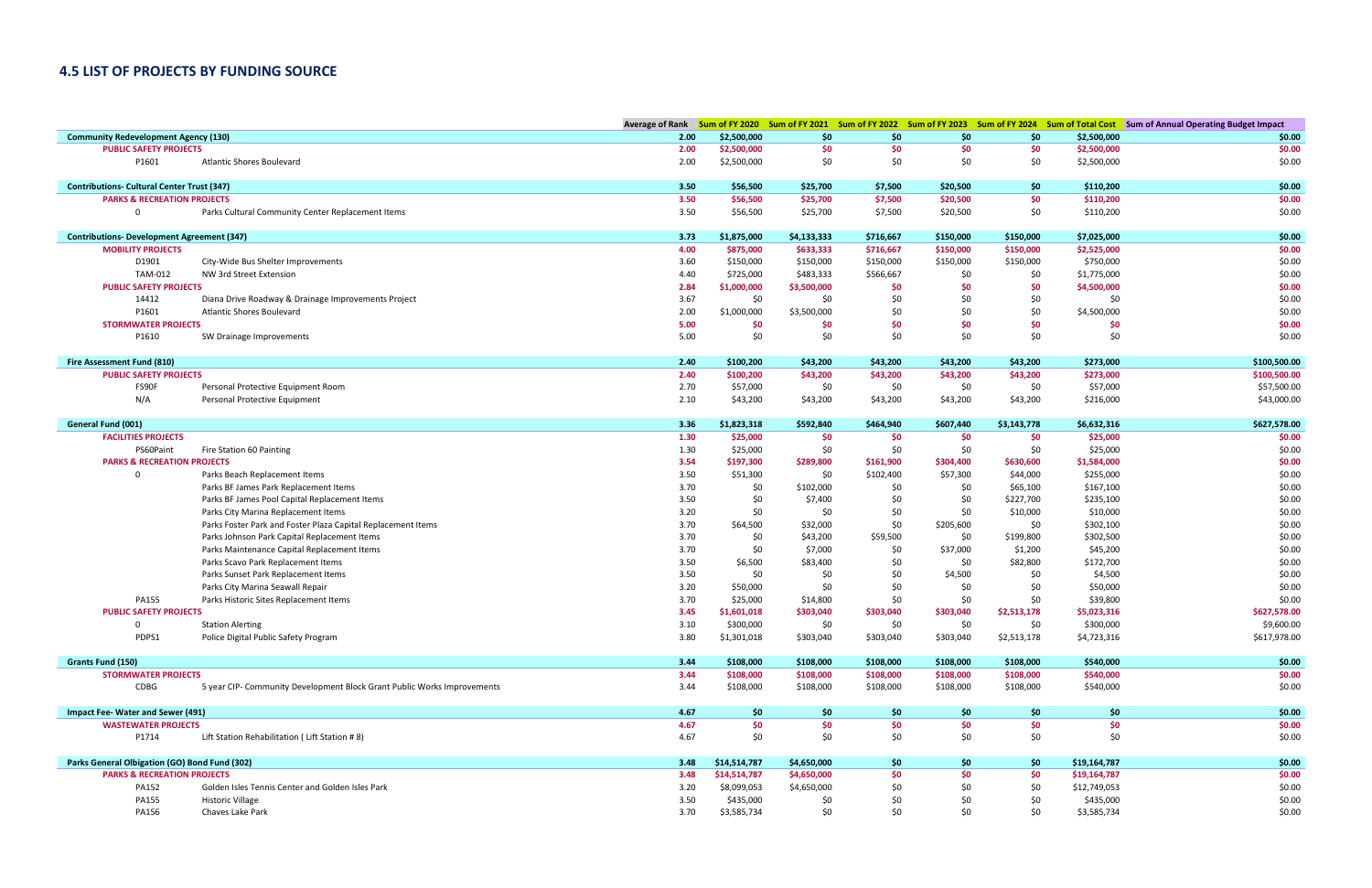## **4.5 LIST OF PROJECTS BY FUNDING SOURCE**

|                                       |                                                                                              |      |              |              |             |             |              |              | Average of Rank Sum of FY 2020 Sum of FY 2021 Sum of FY 2022 Sum of FY 2023 Sum of FY 2024 Sum of Total Cost Sum of Annual Operating Budget Impact |
|---------------------------------------|----------------------------------------------------------------------------------------------|------|--------------|--------------|-------------|-------------|--------------|--------------|----------------------------------------------------------------------------------------------------------------------------------------------------|
| Parks (PARK! PA157                    | Sunrise Park                                                                                 | 3.50 | \$2,395,000  | \$0          | \$0         | \$0         | \$0          | \$2,395,000  | \$0.00                                                                                                                                             |
| Safe Neighborhood- Three Islands Fund |                                                                                              | 3.40 | \$1,970,463  | \$0          | \$0         | \$0         | \$0          | \$1,970,463  | \$0.00                                                                                                                                             |
| <b>PUBLIC SAFETY PROJECTS</b>         |                                                                                              | 3.40 | \$1,970,463  | \$0          | \$0         | \$0         | \$0          | \$1,970,463  | \$0.00                                                                                                                                             |
| TRAF1                                 | TISND - District Entrance Improvements and Traffic Calming Project                           | 3.40 | \$1,970,463  | \$0          | \$0         | \$0         | \$0          | \$1,970,463  | \$0.00                                                                                                                                             |
|                                       |                                                                                              |      |              |              |             |             |              |              |                                                                                                                                                    |
| <b>Stormwater Fund (440)</b>          |                                                                                              | 4.09 | \$3,113,284  | \$150,000    | \$650,000   | \$650,000   | \$550,000    | \$5,113,284  | \$0.00                                                                                                                                             |
| <b>STORMWATER PROJECTS</b>            |                                                                                              | 4.09 | \$3,113,284  | \$150,000    | \$650,000   | \$650,000   | \$550,000    | \$5,113,284  | \$0.00                                                                                                                                             |
| 0                                     | Large Diameter Stormwater Pipe Replacement / New Installation / Cleaning                     | 4.00 | \$200,000    | \$100,000    | \$100,000   | \$100,000   | \$0          | \$500,000    | \$0.00                                                                                                                                             |
|                                       | Retention Pond Dredging and Banks Stabilization                                              | 4.00 | \$0          | \$0          | \$500,000   | \$500,000   | \$500,000    | \$1,500,000  | \$0.00                                                                                                                                             |
|                                       | SE 14th Ave. Canal - Mangrove Trimming and Cleaning                                          | 4.00 | \$200,000    | \$0          | \$0         | \$0         | \$0          | \$200,000    | \$0.00                                                                                                                                             |
| CDBG                                  | 5 year CIP- Community Development Block Grant Public Works Improvements                      | 3.44 | \$50,000     | \$50,000     | \$50,000    | \$50,000    | \$50,000     | \$250,000    | \$0.00                                                                                                                                             |
| P1610                                 | SW Drainage Improvements                                                                     | 5.00 | \$2,663,284  | \$0          | \$0         | \$0         | \$0          | \$2,663,284  | \$0.00                                                                                                                                             |
| <b>Tansportation Fund (160)</b>       |                                                                                              | 3.14 | \$1,889,334  | \$455,063    | \$0         | \$0         | \$0          | \$2,344,397  | (578,000.00)                                                                                                                                       |
| <b>MOBILITY PROJECTS</b>              |                                                                                              | 3.80 | \$25,000     | \$356,397    | \$0         | \$0         | \$0          | \$381,397    | \$0.00                                                                                                                                             |
| <b>TAM-001</b>                        | Safe Routes To Schools Hallandale Magnet High School Multiple Locations                      | 3.80 | \$25,000     | \$356,397    | \$0         | \$0         | \$0          | \$381,397    | \$0.00                                                                                                                                             |
| <b>PUBLIC SAFETY PROJECTS</b>         |                                                                                              | 2.84 | \$1,800,000  | \$0          | \$0         | \$0         | \$0          | \$1,800,000  | \$0.00                                                                                                                                             |
| 14412                                 | Diana Drive Roadway & Drainage Improvements Project                                          | 3.67 | \$1,800,000  | \$0          | \$0         | \$0         | \$0          | \$1,800,000  | \$0.00                                                                                                                                             |
| P1601                                 | <b>Atlantic Shores Boulevard</b>                                                             | 2.00 | \$0          | \$0          | \$0         | \$0         | \$0          | \$0          | \$0.00                                                                                                                                             |
| <b>SUSTAINABILITY PROJECTS</b>        |                                                                                              | 3.10 | \$64,334     | \$98,666     | \$0         | \$0         | \$0          | \$163,000    | (578,000.00)                                                                                                                                       |
| P1906                                 | <b>LED Streetlights</b>                                                                      | 3.10 | \$64,334     | \$98,666     | \$0         | \$0         | \$0          | \$163,000    | (578,000.00)                                                                                                                                       |
|                                       |                                                                                              |      |              |              |             |             |              |              |                                                                                                                                                    |
| <b>Unfunded</b>                       |                                                                                              | 3.75 | \$4,592,913  | \$2,695,000  | \$4,155,000 | \$7,195,000 | \$15,403,858 | \$34,041,771 | \$840,000.00                                                                                                                                       |
| <b>MOBILITY PROJECTS</b>              |                                                                                              | 3.93 | \$2,630,000  | \$2,695,000  | \$4,155,000 | \$7,195,000 | \$15,403,858 | \$32,078,858 | \$15,000.00                                                                                                                                        |
| TAM-002                               | Crosswalks Upgrades                                                                          | 4.40 | \$20,000     | \$20,000     | \$20,000    | \$20,000    | \$20,000     | \$100,000    | \$0.00                                                                                                                                             |
| <b>TAM-003</b>                        | City-Wide Replacing Existing Damaged Sidewalk                                                | 4.30 | \$80,000     | \$80,000     | \$80,000    | \$80,000    | \$80,000     | \$400,000    | \$0.00                                                                                                                                             |
| <b>TAM-005</b>                        | South Old Dixie Highway 2-way Conversion Project                                             | 4.10 | \$0          | \$0          | \$0         | \$2,500,000 | \$2,500,000  | \$5,000,000  | \$0.00                                                                                                                                             |
| <b>TAM-006</b>                        | SE 1st Ave Roadway Repurposing                                                               | 3.80 | \$0          | \$0          | \$0         | \$600,000   | \$600,000    | \$1,200,000  | \$0.00                                                                                                                                             |
| <b>TAM-007</b>                        | NE 1st Ave Roadway Repurposing Complete Street                                               | 3.80 | \$0          | \$0          | \$0         | \$1,000,000 | \$1,000,000  | \$2,000,000  | \$0.00                                                                                                                                             |
| <b>TAM-008</b>                        | Diana Drive Extension Project                                                                | 3.30 | \$0          | \$60,000     | \$1,200,000 | \$1,200,000 | \$0          | \$2,460,000  | \$0.00                                                                                                                                             |
| TAM-009                               | Church Drive Complete Street Project                                                         | 3.70 | \$0          | \$0          | \$900,000   | \$900,000   | \$0          | \$1,800,000  | \$0.00                                                                                                                                             |
| TAM-010                               | Hallandale Beach Boulevard, US1, Pembroke Road, & A1A Adaptive Traffic Signalization Project | 3.80 | \$0          | \$0          | \$320,000   | \$780,000   | \$2,748,778  | \$3,848,778  | \$0.00                                                                                                                                             |
| TAM-011                               | NW 3rd Street Complete Street Project                                                        | 3.80 | \$0          | \$0          | \$0         | \$0         | \$3,175,080  | \$3,175,080  | \$0.00                                                                                                                                             |
| TAM-013                               | Old Federal Highway & SE 3rd Street Safety Project                                           | 4.10 | \$500,000    | \$1,000,000  | \$1,000,000 | \$0         | \$0          | \$2,500,000  | \$0.00                                                                                                                                             |
| TAM-014                               | SE/SW 3rd Street                                                                             | 4.00 | \$205,000    | \$200,000    | \$0         | \$0         | \$0          | \$405,000    | \$0.00                                                                                                                                             |
| <b>TAM-015</b>                        | SE 4th Street Facility Extension                                                             | 3.30 | \$130,000    | \$130,000    | \$0         | \$0         | \$0          | \$260,000    | \$0.00                                                                                                                                             |
| <b>TAM-016</b>                        | SE 9th Street FEC Rail Crossing Realignment                                                  | 4.60 | \$700,000    | \$1,000,000  | \$0         | \$0         | \$0          | \$1,700,000  | \$0.00                                                                                                                                             |
| <b>TAM-017</b>                        | Diplomat Parkway                                                                             | 3.40 | \$0          | \$0          | \$0         | \$45,000    | \$350,000    | \$395,000    | \$0.00                                                                                                                                             |
| <b>TAM-018</b>                        | County Line Road/ SW 11th St                                                                 | 3.40 | \$0          | \$40,000     | \$160,000   | \$0         | \$0          | \$200,000    | \$0.00                                                                                                                                             |
| TAM-019                               | Community Bus Fleet Trolley Modernization                                                    | 4.40 | \$720,000    | \$0          | \$0         | \$0         | \$0          | \$720,000    | \$0.00                                                                                                                                             |
| <b>TAM-020</b>                        | <b>Bus Stops Digital Signage</b>                                                             | 4.40 | \$100,000    | \$65,000     | \$0         | \$0         | \$0          | \$165,000    | \$15,000.00                                                                                                                                        |
| TAM-021                               | Hallandale Beach Coastal Link Station                                                        | 4.60 | \$0          | \$0          | \$0         | \$70,000    | \$4,930,000  | \$5,000,000  | \$0.00                                                                                                                                             |
| <b>TAM-022</b>                        | Hallandale Beach & NE 14th Ave Dual Turn Lanes                                               | 4.20 | \$175,000    | \$0          | \$0         | \$0         | \$0          | \$175,000    | \$0.00                                                                                                                                             |
| <b>TAM-023</b>                        | NE 4th Court Median Opening                                                                  | 3.10 | \$0          | \$100,000    | \$475,000   | \$0         | \$0          | \$575,000    | \$0.00                                                                                                                                             |
| <b>PUBLIC SAFETY PROJECTS</b>         |                                                                                              | 3.04 | \$1,962,913  | \$0          | \$0         | \$0         | \$0          | \$1,962,913  | \$825,000.00                                                                                                                                       |
| $\mathbf 0$                           | Plant Site Lighting, Security and Signage Improvements                                       | 4.00 | \$497,000    | \$0          | \$0         | \$0         | \$0          | \$497,000    | \$0.00                                                                                                                                             |
|                                       | Roadway Opti Com                                                                             | 3.60 | \$300,000    | \$0          | \$0         | \$0         | \$0          | \$300,000    | \$0.00                                                                                                                                             |
| DRONE1                                | Police Drone Program                                                                         | 2.00 | \$145,803    | \$0          | \$0         | \$0         | \$0          | \$145,803    | \$15,000.00                                                                                                                                        |
| INTEL1                                | Police Intelligence Led Policing Program                                                     | 3.80 | \$945,110    | \$0          | \$0         | \$0         | \$0          | \$945,110    | \$735,000.00                                                                                                                                       |
| STORAGE1                              | Police Storage                                                                               | 1.80 | \$75,000     | \$0          | \$0         | \$0         | \$0          | \$75,000     | \$75,000.00                                                                                                                                        |
| Utilities: Water and Sewer Fund (490) |                                                                                              | 3.94 | \$10,529,000 | \$12,173,000 | \$5,837,000 | \$4,666,000 | \$5,821,000  | \$40,197,274 | ( \$2,841,000.00)                                                                                                                                  |
| <b>FACILITIES PROJECTS</b>            |                                                                                              | 2.11 | \$1,000,000  | \$1,000,000  | \$1,000,000 | \$0         | \$0          | \$3,000,000  | \$0.00                                                                                                                                             |
| P1602                                 | Public Works New Administration Building Master Plan                                         | 2.11 | \$1,000,000  | \$1,000,000  | \$1,000,000 | \$0         | \$0          | \$3,000,000  | \$0.00                                                                                                                                             |
|                                       |                                                                                              |      |              |              |             |             |              |              |                                                                                                                                                    |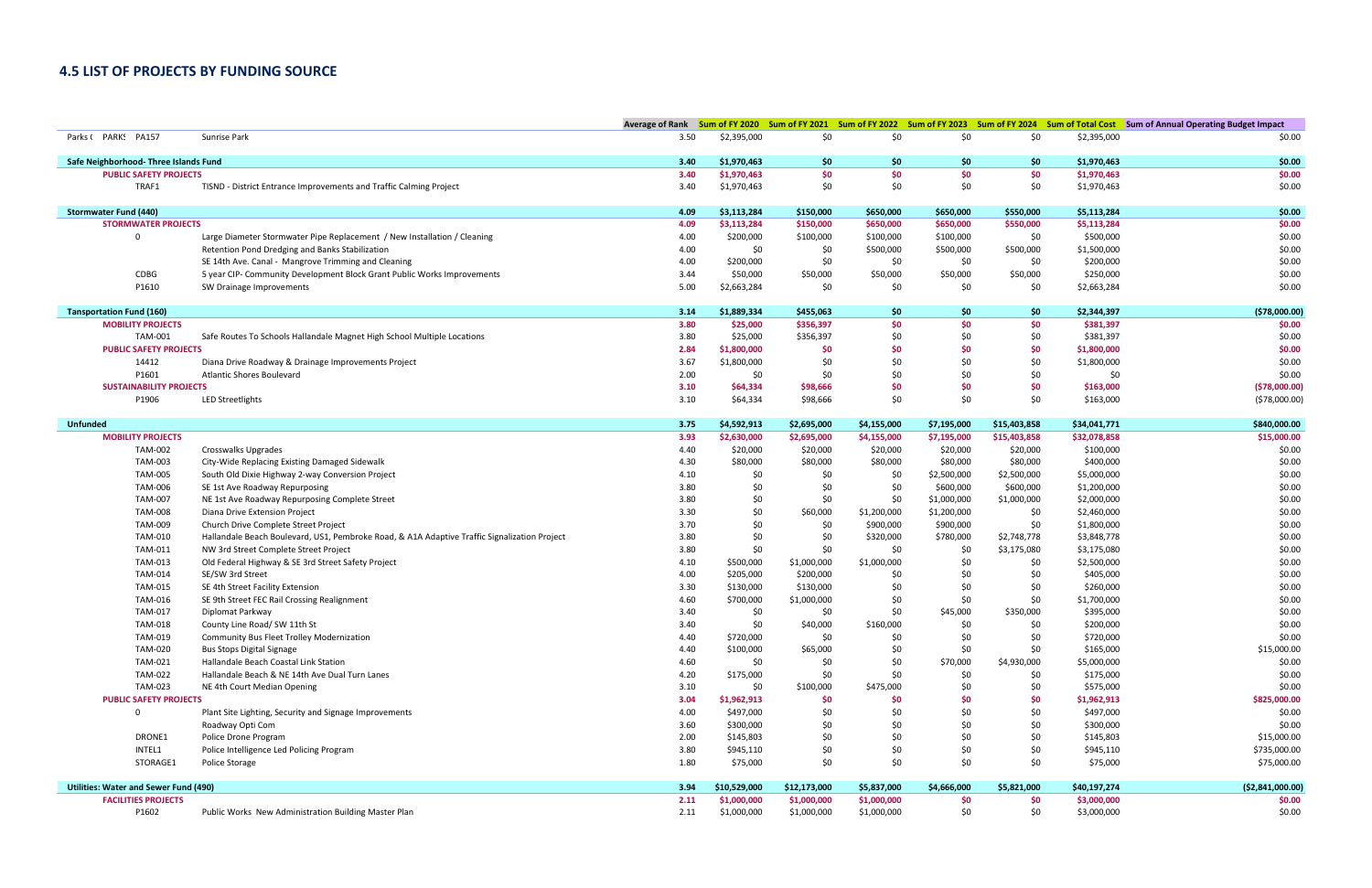## **4.5 LIST OF PROJECTS BY FUNDING SOURCE**

|                                        |                                                             |      |              |              |              |              |              |               | Average of Rank Sum of FY 2020 Sum of FY 2021 Sum of FY 2022 Sum of FY 2023 Sum of FY 2024 Sum of Total Cost Sum of Annual Operating Budget Impact |
|----------------------------------------|-------------------------------------------------------------|------|--------------|--------------|--------------|--------------|--------------|---------------|----------------------------------------------------------------------------------------------------------------------------------------------------|
| <b>STORMWATER PROJECTS</b><br>Utilitie |                                                             | 4.00 | \$500,000    | \$500,000    | \$500,000    | \$500,000    | \$0          | \$2,000,000   | \$0.00                                                                                                                                             |
| $\Omega$                               | Shaffer Canal Dredging and Banks Stabilization              | 4.00 | \$500,000    | \$500,000    | \$500,000    | \$500,000    | \$0          | \$2,000,000   | \$0.00                                                                                                                                             |
| <b>SUSTAINABILITY PROJECTS</b>         |                                                             | 2.75 | \$15,000     | \$458,000    | \$15,000     | \$15,000     | \$15,000     | \$518,000     | ( \$221,000.00]                                                                                                                                    |
| P1905                                  | <b>Expanded Water Re-Use</b>                                | 2.80 | \$0          | \$443,000    | \$0          | \$0          | \$0          | \$443,000     | ( \$148,000.00)                                                                                                                                    |
| P2014                                  | <b>Irrigation Efficiency</b>                                | 2.70 | \$15,000     | \$15,000     | \$15,000     | \$15,000     | \$15,000     | \$75,000      | (\$73,000.00)                                                                                                                                      |
| <b>WASTEWATER PROJECTS</b>             |                                                             | 4.31 | \$2,700,000  | \$4,925,000  | \$3,722,000  | \$4,051,000  | \$800,000    | \$16,198,000  | \$0.00                                                                                                                                             |
| $\Omega$                               | 5 year CIP-Gravity Line Upgrades                            | 4.22 | \$0          | \$225,000    | \$225,000    | \$0          | \$0          | \$450,000     | \$0.00                                                                                                                                             |
|                                        | 5 year CIP-Sewer Lift Station Upgrades (Lift Station #1-15) | 4.44 | \$1,000,000  | \$3,000,000  | \$1,797,000  | \$1,921,000  | \$0          | \$7,718,000   | \$0.00                                                                                                                                             |
|                                        | Sewer Pipes Rehabilitation                                  | 4.00 | \$700,000    | \$700,000    | \$700,000    | \$700,000    | \$800,000    | \$3,600,000   | \$0.00                                                                                                                                             |
|                                        | 5 year CIP-Sewer Force Main Upgrades                        | 4.22 | \$1,000,000  | \$1,000,000  | \$1,000,000  | \$1,430,000  | \$0          | \$4,430,000   | \$0.00                                                                                                                                             |
| P1714                                  | Lift Station Rehabilitation (Lift Station #8)               | 4.67 | \$0          | \$0          | \$0          | \$0          | \$0          | \$0           | \$0.00                                                                                                                                             |
| <b>WATER PROJECTS</b>                  |                                                             | 4.12 | \$6,314,000  | \$5,290,000  | \$600,000    | \$100,000    | \$5,006,000  | \$18,481,274  | (\$2,620,000.00)                                                                                                                                   |
| $\Omega$                               | WTP Rehabilitation of Lime Plant Softening Units            | 4.22 | \$90,000     | \$90,000     | \$0          | \$0          | \$0          | \$180,000     | \$0.00                                                                                                                                             |
|                                        | Degasifier Packing Media Replacement                        | 4.00 | \$125,000    | \$0          | \$0          | \$0          | \$0          | \$125,000     | \$0.00                                                                                                                                             |
|                                        | Membrane Plant and Generator Building A/C Units             | 4.30 | \$56,000     | \$0          | \$0          | \$0          | \$0          | \$56,000      | \$0.00                                                                                                                                             |
|                                        | Menbrane Skid No.3                                          | 4.00 | \$0          | \$0          | \$0          | \$0          | \$5,006,000  | \$5,006,000   | \$0.00                                                                                                                                             |
|                                        | <b>Water Distribution Upgrades</b>                          | 4.20 | \$500,000    | \$500,000    | \$500,000    | \$0          | \$0          | \$1,500,000   | \$0.00                                                                                                                                             |
|                                        | Water Main Insertion Valves                                 | 3.11 | \$100,000    | \$100,000    | \$100,000    | \$100,000    | \$0          | \$400,000     | \$0.00                                                                                                                                             |
|                                        | <b>WTP Security Risk</b>                                    | 4.00 | \$266,000    | \$0          | \$0          | \$0          | \$0          | \$266,000     | \$0.00                                                                                                                                             |
|                                        | Nano Filtration Membrane Replacement                        | 4.00 | \$677,000    | \$0          | \$0          | \$0          | \$0          | \$677,000     | \$0.00                                                                                                                                             |
|                                        | Alternative Water Supply - Phase 1 - C51 Canal              | 3.56 | \$0          | \$4,600,000  | \$0          | \$0          | \$0          | \$4,600,000   | \$0.00                                                                                                                                             |
| P1606                                  | High Service Pumps and Transfers Pumps Improvements         | 4.22 | \$3,000,000  | \$0          | \$0          | \$0          | \$0          | \$3,000,000   | ( \$2,620,000.00)                                                                                                                                  |
| P1705                                  | Foster Road Water Main                                      | 4.33 | \$1,500,000  | \$0          | \$0          | \$0          | \$0          | \$1,500,000   | \$0.00                                                                                                                                             |
| P1907                                  | Raw Water Well #9 (Work authorization #30)                  | 4.80 | \$0          | \$0          | $$0$$        | \$0          | \$0          | \$1,000,000   | \$0.00                                                                                                                                             |
| P1908                                  | Raw Water Well #9 Pipeline (CCNA CGA)                       | 4.80 | \$0          | \$0          | \$0          | \$0          | \$0          | \$171,274     | \$0.00                                                                                                                                             |
|                                        |                                                             |      |              |              |              |              |              |               |                                                                                                                                                    |
| Safe Neighborhood- Golden Isles Fund   |                                                             | 1.83 | \$689,750    | \$10,000,000 | \$0          | \$0          | \$0          | \$10,689,750  | \$0.00                                                                                                                                             |
| <b>PUBLIC SAFETY PROJECTS</b>          |                                                             | 1.83 | \$689,750    | \$10,000,000 | \$0          | \$0          | \$0          | \$10,689,750  | \$0.00                                                                                                                                             |
| $\Omega$                               | Golden Isles Utility Undergrounding                         | 1.56 | \$539,750    | \$10,000,000 | \$0          | \$0          | \$0          | \$10,539,750  | \$0.00                                                                                                                                             |
| DECO1                                  | <b>GISND - Decorative Signage</b>                           | 2.10 | \$150,000    | \$0          | \$0          | \$0          | \$0          | \$150,000     | \$0.00                                                                                                                                             |
| Stormwater (440)                       |                                                             | 4.80 | \$0          | \$0          | \$0          | \$0          | \$0          | \$150,000     | \$0.00                                                                                                                                             |
| <b>STORMWATER PROJECTS</b>             |                                                             | 4.80 | \$0          | \$0          | \$0          | \$0          | \$0          | \$150,000     | \$0.00                                                                                                                                             |
| P1909                                  | StormWater wet well Screens                                 | 4.80 | \$0          | \$0          | \$0          | \$0          | \$0          | \$150,000     | \$0.00                                                                                                                                             |
| <b>Grand Total</b>                     |                                                             | 3.63 | \$43,762,549 | \$35,026,136 | \$11,982,307 | \$13,440,140 | \$25,219,836 | \$130,752,242 | ( \$1,350,922.00)                                                                                                                                  |